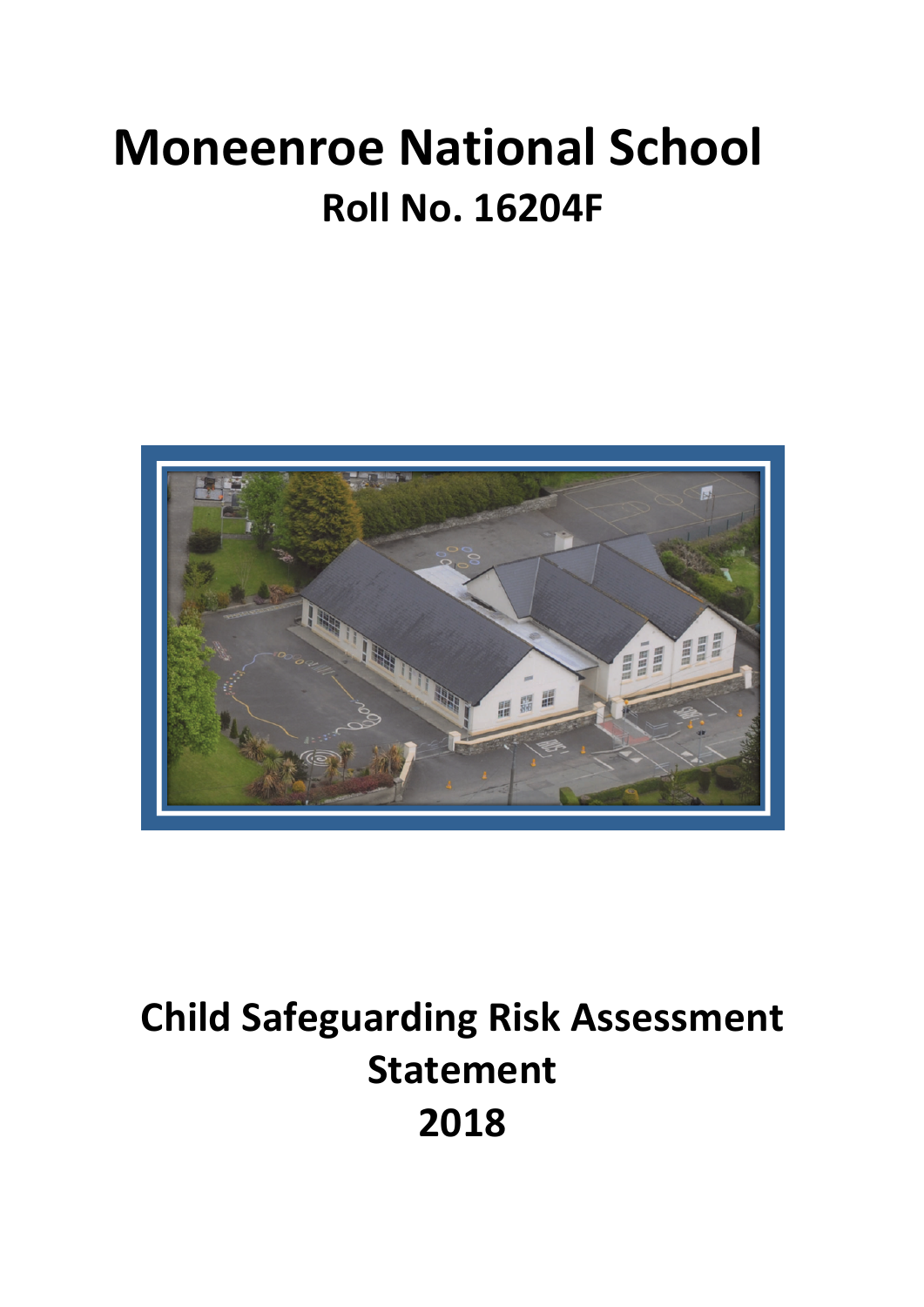In accordance with section 11 of the Children First Act 2015 and the requirement of Chapter 8 of the Child Protection Procedures for Primary Schools 2017, the following is the Written Risk Assessment of Moneenroe National School.

### **1. List of School Activities.**

- Inappropriate yard behaviour at break  $(1)$
- Unknown people and environments at school excursions (2)
- Physical education  $(3)$
- GAA training within school hours (4)
- Rugby Coaching within school hours (5)
- Using the stage in the Community Hall  $(6)$
- Dismissal of pupils at 2 p.m. and 3 p.m (7)
- Student teachers / work experience candidates (8)
- Children arriving to school too early  $-$  before 9.05 a.m (9)
- Use of computers and ICT (10)
- Swimming  $(11)$
- Children returning to school after 3 p.m without parent/guardian  $(12)$
- Transport to matches, quizzes, etc after school hours. (13)
- After school events  $(14)$

#### **2.** The school has identified the following risk of harm in respect of its **activities.**

- Inappropriate behaviour on vard at break leads to accidents, falls and misunderstandings- all of which the school would prefer not to exist (1)
- The school does not have prior knowledge of all people who walk through the playground and all staff who engage with children during school excursions (2)
- If pupils do not respect boundaries and rules during P.E they are putting both themselves and others at risk of harm and misunderstanding (3)
- Without correct equipment, children are more susceptible and at risk of harm during in-school GAA coaching (4)
- If pupils do not adhere to rules and boundaries set out by Garda vetted rugby coaching during Tag Rugby sessions, they are putting both themselves and others at risk of harm (5).
- If pupils do not walk to and from the hall and when using steps on stage and if pupils do not exit stage correctly  $-$  they are putting both themselves and others at risk of harm (6)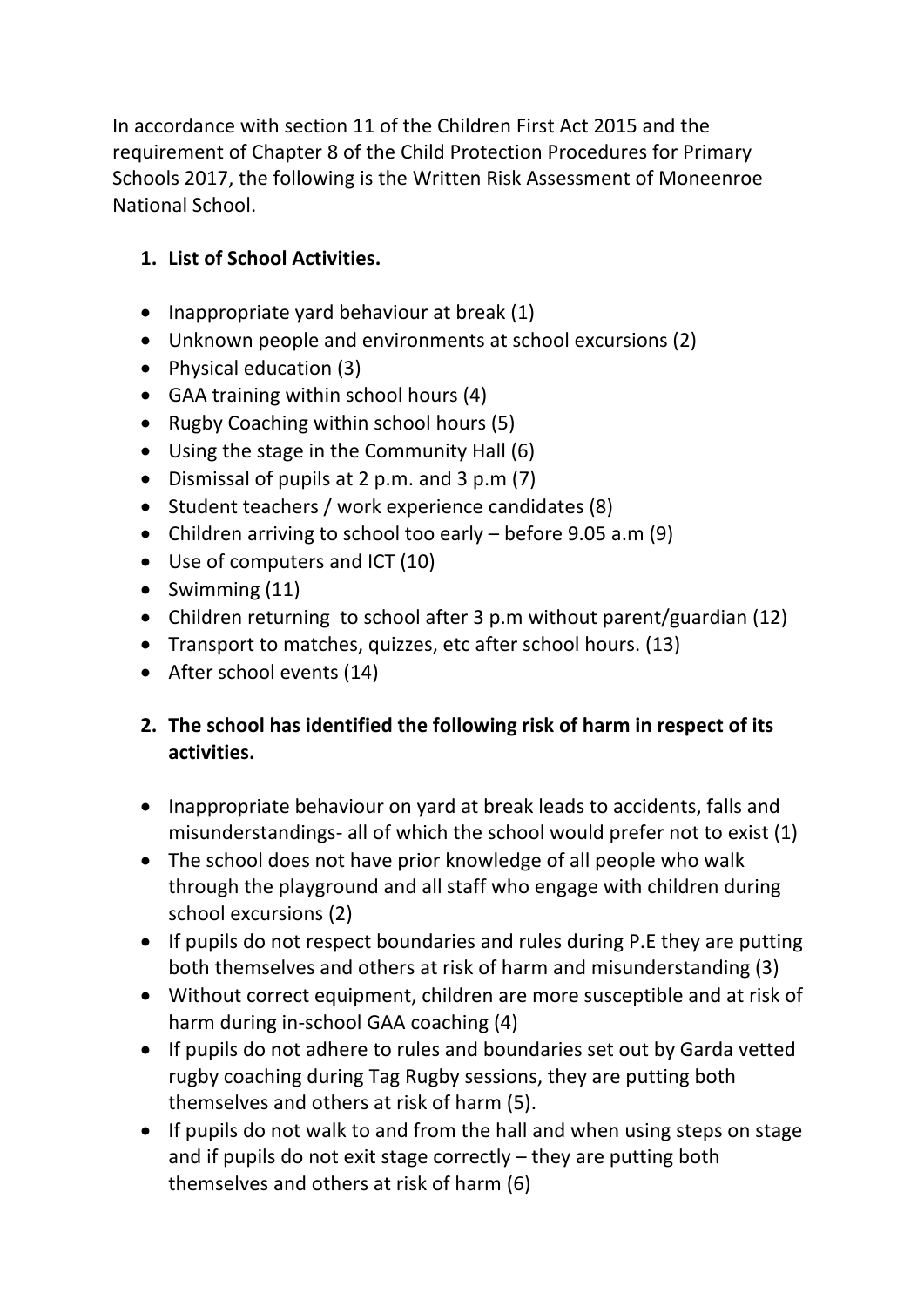- If pupils do not exit school in an orderly responsible manner at 2 p.m and 3 p.m, there is increased likelihood of an accident on road in front of school (7).
- If work experience candidates and student teachers do not enter the school with correct mindset  $-$  they may expose children to unwanted example and bad role models (8).
- If children arrive at school too early  $-$  they will be unsupervised and more susceptible to risk and harm  $(9)$
- Unwanted happenings and irresponsible supervision with regards ICT and internet outside of school hours can lead to problems both inside and outside of school (10)
- Entering and exiting a bus, changing rooms, new personnel instructing and interacting with children from other schools (11)
- Staff being put in isolated situation  $(12)$
- Children travelling to after-school events with adults they are not familiar with (13)
- During after-school events in the hall, sports pitch, etc., the school staff do not have complete control about/over what pupils/children will be exposed to and who will be in attendance (14).

### **3.** The School has the following procedures in place to address the risks of harm identified in this assessment.

- Pupils will receive daily reminders about expected behaviour on yard between exiting for breaks from class teachers.
- Pupils will receive reminders about expected behaviour during Assembly by school principal.
- All staff on the yard during yard supervision will behave proactively to enforce walking area rules, hands down rules, not sitting on wall rules, no exiting school grounds rules and silence in lines at end of break time.
- Children who do not respect boundaries and rules and instruction during in-school GAA coaching, rugby coaching and P.E will be withdrawn from lessons for the safety of all.
- Children who do not abide by necessary Hall rules will be withdrawn from Hall visits for the safety of all.
- Teachers will lead their class to the door at 3 p.m slowly and orderly and encourage correct responsible use of the road. A designated teacher will be present at the school door between 3.00 and 3.10 p.m to supervise children whose parents arrive late for collection.
- Student teachers and work experience candidates who want to avail of work experience in our school will be asked to submit letter to the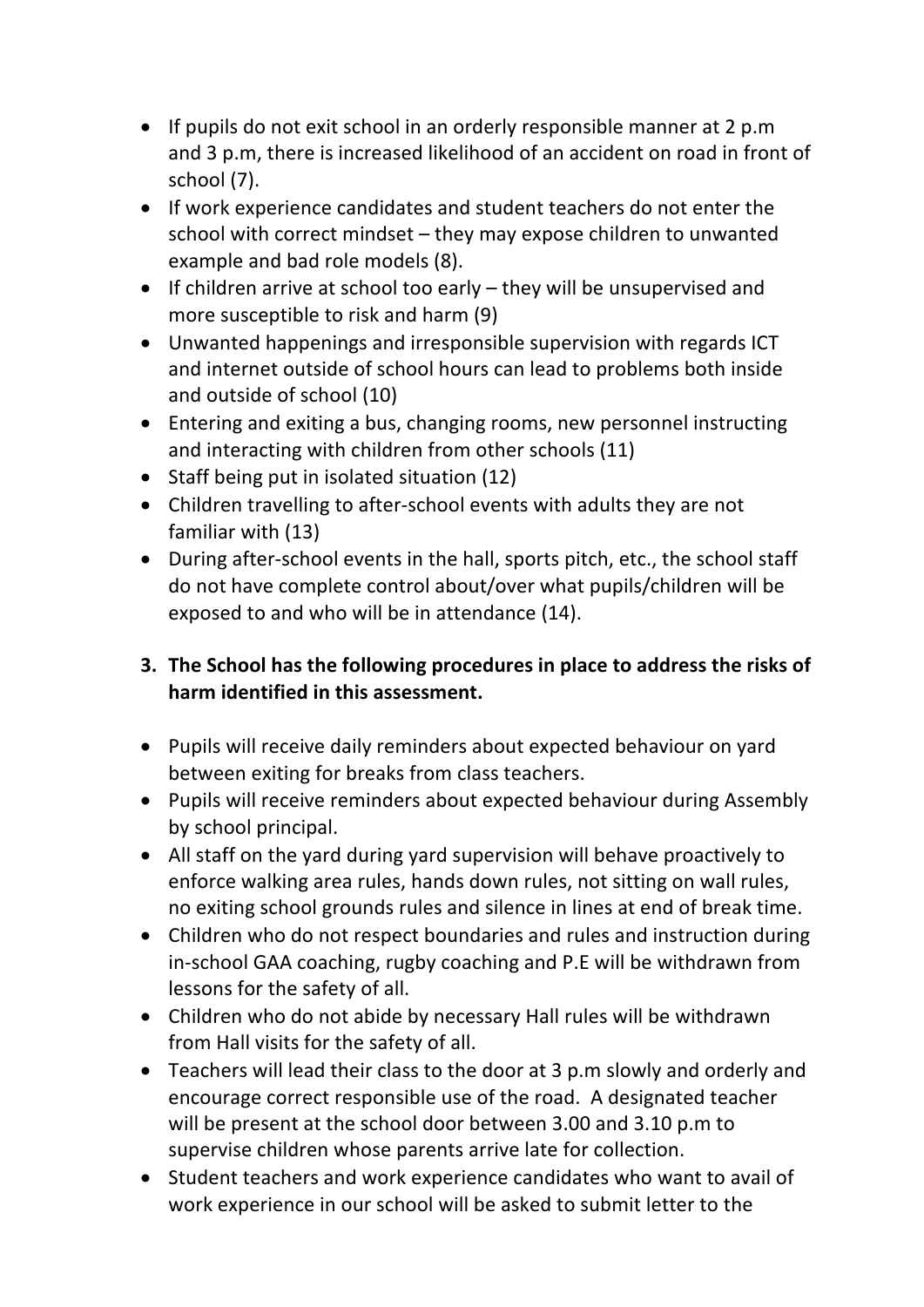school outlining what they hope to achieve during their work experience.

- Parents will be made aware of expected vard behaviour at Parent/Teacher meetings by class teachers and at Parents Committee meetings by principal teacher or post holder where necessary.
- If one child wishes to return to the school after 3 p.m to get something they have forgotten, they must come back befoe3.30 p.m and be accompanied by a parent/guardian.
- The school will send out regular reminders of the time pre-school supervision is in effect so as to eliminate pupils arriving too early.
- The school will organise an annual ICT Internet Safety talk for pupils from 3rd to 6th classes to help inform pupils and parents on correct ICT usage.
- All school personnel are provided with our Child Protection Policy and Child Safeguarding Statement.
- The Child Protection Procedure for Primary Schools 2017 are made available to all school personnel.
- School personnel are required to adhere to Child Protection Procedures for Primary Schools 2017 and the children's First Act 2015.
- The school implements the Stay Safe Programme.
- The school implements the SPHE curriculum.
- The school has an Anti-Bullying Policy.
- The School has a Health & Safety Policy.
- The school adheres to the requirement of Garda Vetting legislation.
- The school complies with the agreed disciplinary procedures for teaching staff.
- The school has proactive management who embed a culture of child safety in the whole school community.
- The school has an SEN Policy.
- Our school in so far as is possible will send four staff to help with swimming and all it involves.
- The school has Care Plans in respect of students who require such care.
- All school staff work proactively to establish what is necessary for child safety before bringing pupils on school excursions and outings.
- The school encourages staff to avail of relevant training.
- Board of Management members are encouraged to avail of relevant training.
- The school has in place a Code of Behaviour for pupils.
- The school has in place a Mobile Phone Policy.